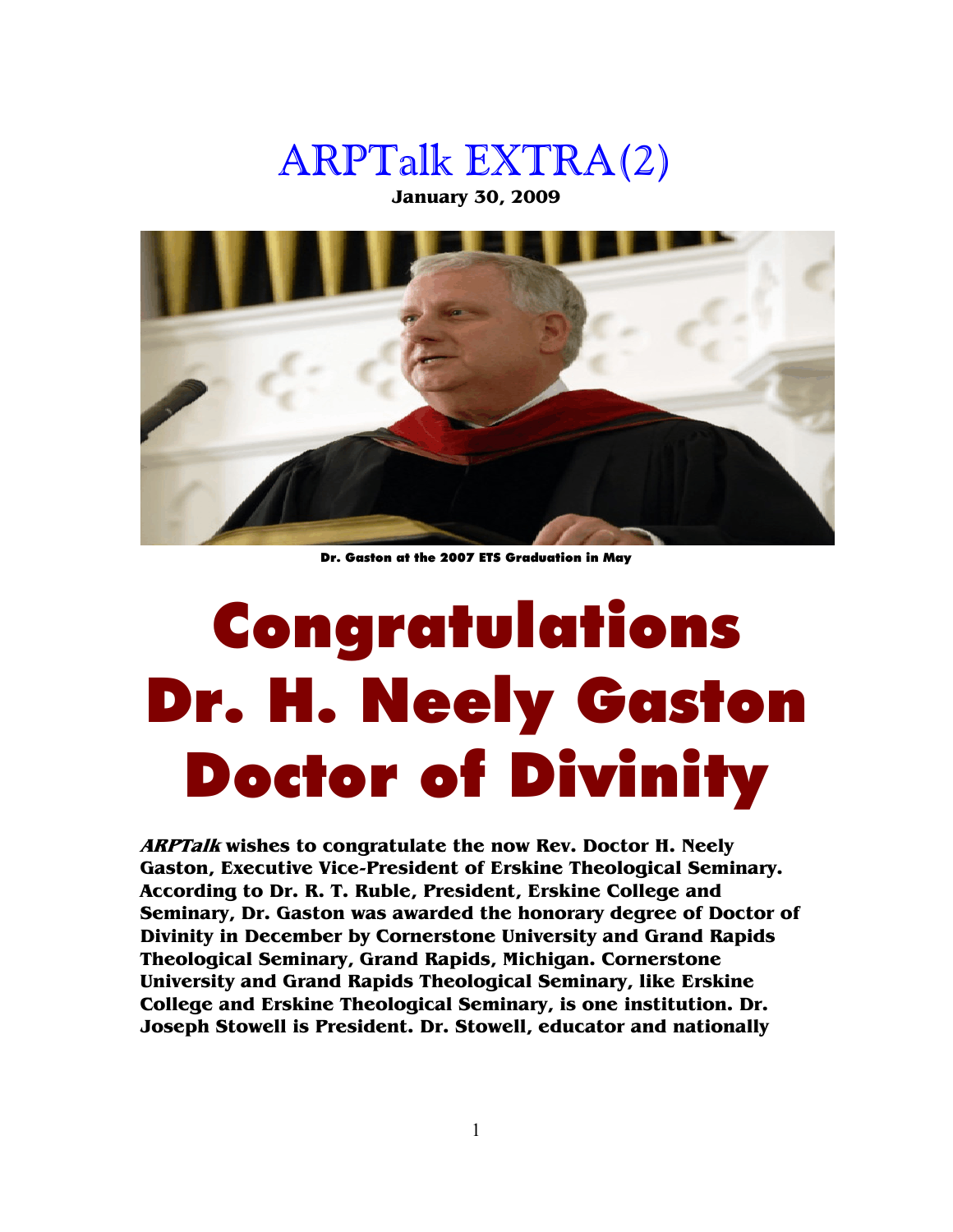**known radio personality and preacher, was formerly the President of Moody Bible Institute, Chicago, Illinois.** 

**During my time on the Erskine Board when discussions about the reformation of Erskine College and Erskine Theological Seminary arose, the conversations were quashed by fearmongering: "We're not going to be like that Bible College, Bob Jones University." The mantra of Dr. Bill Crenshaw, Erskine College English professor, is "Bobby Jones College" and the "funnymentalists in Greenville." Interestingly, Bob Jones University has never been a "Bible College." But when one is artful in fearmongering, precision is never a high priority. The pervasive opinion on the Erskine Board among the Erskine elite was that academic achievement and Bible affirming fundamentalism were incompatible. I had the feeling that none of these "head-in-the-sand" opponents of Biblical integrity and academic excellence had ever interacted with a Bible College graduate who is a Biblical fundamentalist.** 

**I don't like using Wikipedia, but the Cornerstone website directs inquirers to a Wikipedia site for the history/timeline of the institution. I suppose the Cornerstone folks maintain this site. Below is the story of Cornerstone University and Grand Rapids Theological Seminary.** 

**January 1941-1944: Baptist Bible Institute of Grand Rapids, Michigan** 

- **(modelled after the Baptist Bible Institute of Toledo, Ohio)**
- **(located in educational wing of Wealthy Street Baptist Church, Grand Rapids, Michigan)**

**1944-1948: Baptist Bible Institute and School of Theology of Grand Rapids, Michigan** 

**1948-1963: Grand Rapids Baptist Theological Seminary and Bible Institute** 

• **(first seminary graduating class of 2 students, Spring 1949 -- one of whom was Victor M. Matthews, who immediately began teaching at the school)** 

**1963-1972: Grand Rapids Baptist Bible College and Seminary** 

• **(Fall 1964, first students arrive at new campus/Leonard& East Beltline NE**)

**1972-1994: Grand Rapids Baptist College and Seminary** 

- **January 1977, the new Leon J. Wood Seminary Building opened**
- **February 1977, the Leon J. Wood Seminary Building dedicated**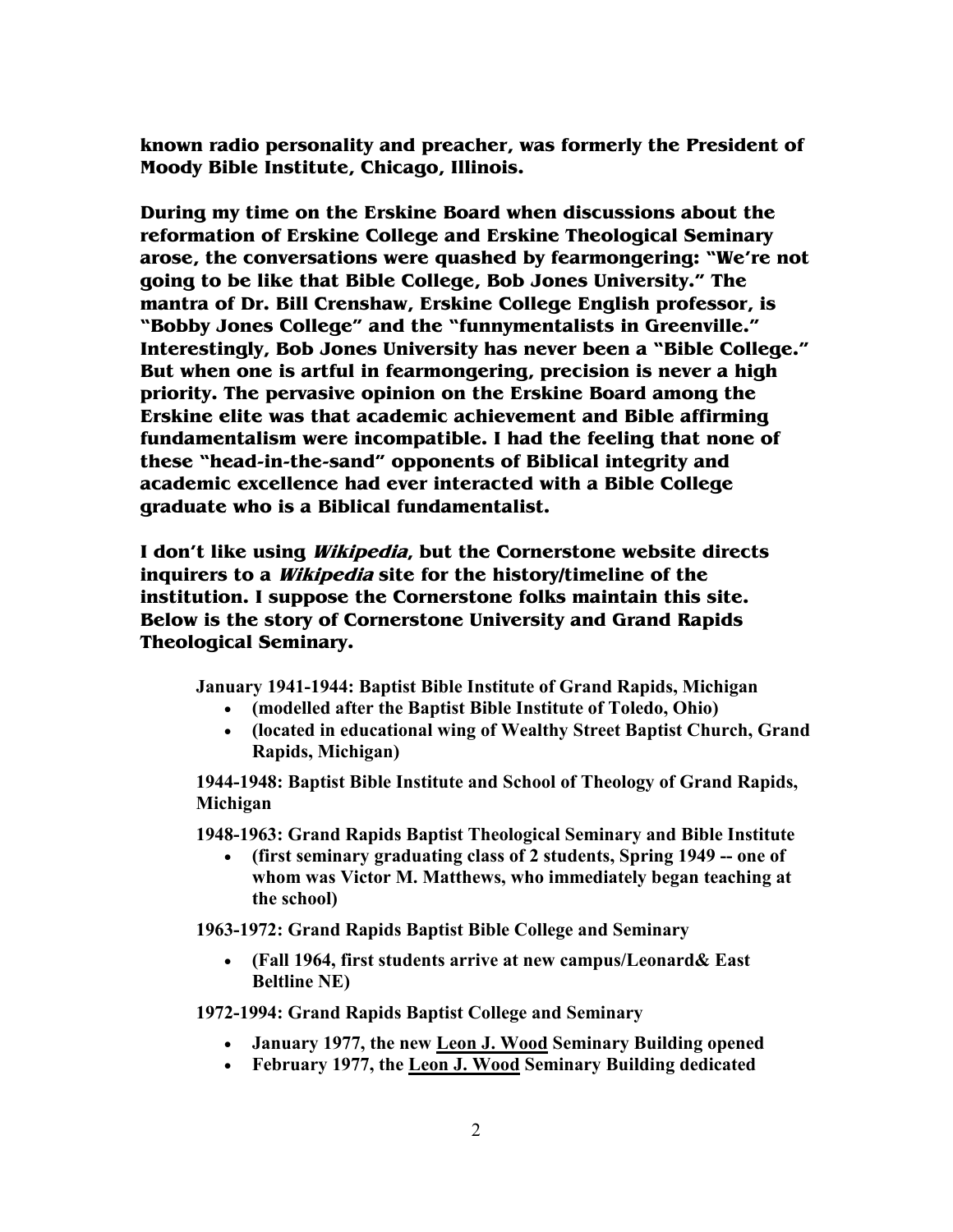**1994 - merged with Grand Rapids School of the Bible & Music and renamed as Cornerstone College** 

**1994-1999: Cornerstone College and Grand Rapids Baptist Seminary (3-28- 94) (legally renamed as Cornerstone Baptist Educational Ministries -- C.B.E.M.)** 

**1999-present: Cornerstone University (4-8-99)** 

**2003: Grand Rapids Baptist Seminary became Grand Rapids Theological Seminary** 

**The list of former Presidents of Cornerstone University and Grand Rapids Theological Seminary reads like a "Who's Who" of American fundamentalism. Impressive!** 

**Now I think the readers of ARPTalk are aware of the differences between strident, doctrinaire "Fundamentalism" and evangelical fundamentalism. Evangelical fundamentalism was and continues to be a reaction against the theological liberalism that has come to dominate the mainline denominations of the United States. Historic, evangelical fundamentalism was and is marked by the Five Fundamentals of Niagara (1895): the plenary, verbal inspiration of the Bible (inerrancy), the depravity of man, redemption through the blood of Jesus Christ only, the true church made up of all believers, and the second coming of Christ to set up his kingdom. Certainly there were and are other points that are emphasized, such as: the reality of Biblical miracles, the virgin birth, the reality of both heaven and hell, the resurrection of Jesus from the dead, the historicity of the creation account and the creation of Adam and Eve, etc. Another mark of historic fundamentalism is its eschatology: premillennialism colored in the rubrics of dispensationalism.** 

**I have read "The Cornerstone Confession." I have been in conversation with Dr. Stowell. Cornerstone/GRTS is an institution that is still in touch with its roots: doctrinally—evangelical fundamentalism; Bibliology—inerrancy; ecclesiology—Baptist; and eschatology—premillennialism. I may have missed something but I don't think I have missed much.** 

**There is one other very interesting aspect of Cornerstone/GRTS: tenure is no longer given. Cornerstone/GRTS is a fully accredited university/seminary that employs professors on one to five year renewable contracts.**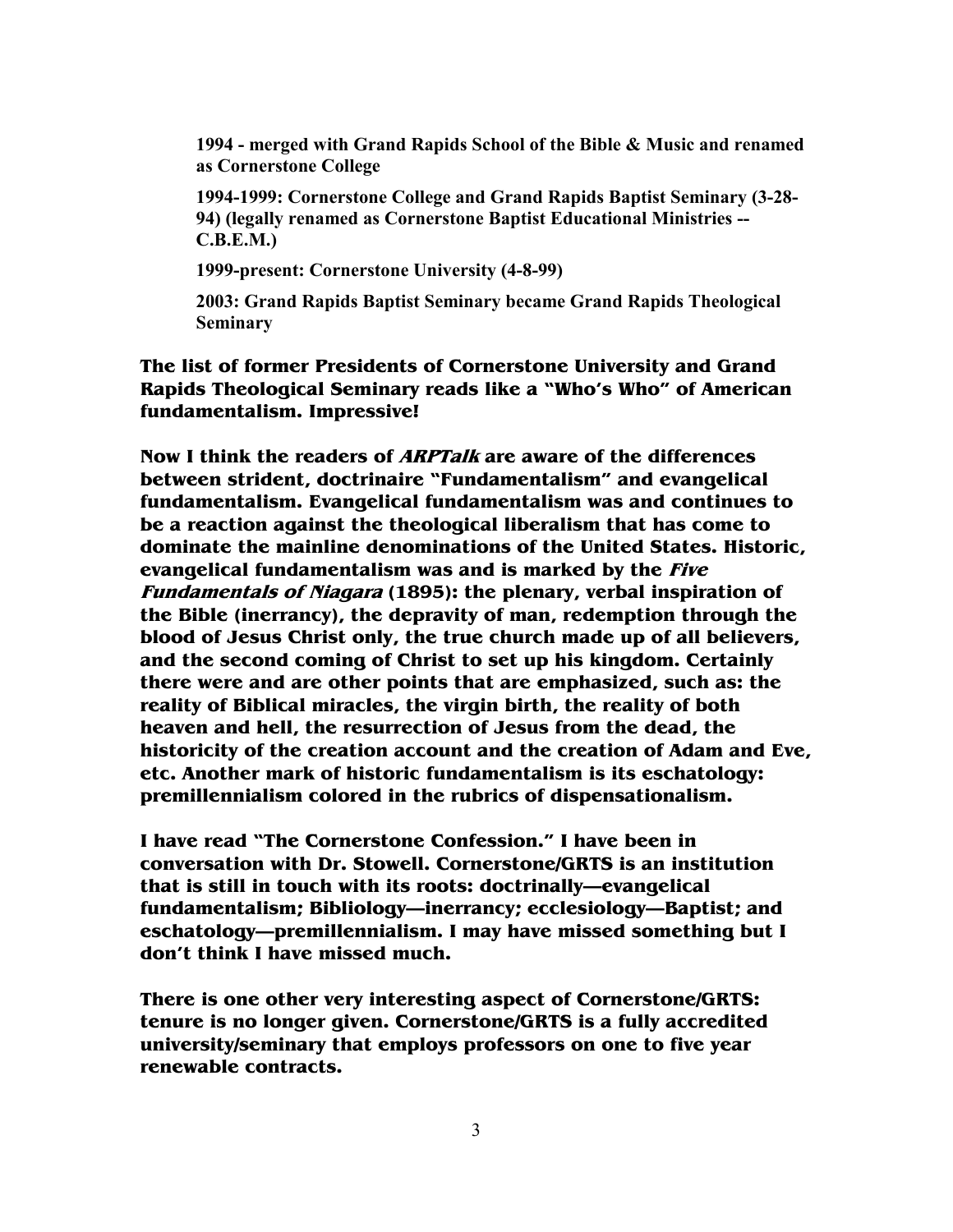**This is ironic, isn't it? The Executive Vice-President of Erskine Theological Seminary has been granted an honorary Doctor of Divinity from one of those "Bible College type," "funnymentalist" schools. Bless their hearts, how will the "ol' school" Erskine elite explain this? There must be people on the Erskine Board, at the College, and at the Seminary rolling around on the floor and foaming at the mouth at such an indignity being foisted on an Erskine administrator. They must be about to despair and die. What will they say now?** 

**Forgive my humor. I couldn't let this moment past. The barb is not aimed at Dr. Gaston but at certain Board members and others.** 

**Now, in all seriousness, congratulations are due Dr. Gaston. But what does this mean?** 

**In the past Dr. Gaston has openly stated that his goal was to change the direction of ETS. He has stated that under the leadership of his predecessor ETS had gone too far to the right—too close to the PCA, too close to the TR types. He has said that his goal was to make ETS more "moderate" by moving closer to the EPC, the Confessing-Church types of the PC(USA), the Methodists in all their theological strangeness, and Baptist moderates.** 

**Does this honor from Cornerstone/GRTS mean that Dr. Gaston has changed his mind and direction? Is Dr. Gaston's now seeking to move ETS toward evangelical fundamentalism?** 

**If this is the case, I'm sure that some of our doctrinaire Presbyterian, Reformed, means of grace, amillennial/post-millennial types are going to have a jumbo, supersized case of heartburn and apoplexy. However this is not too troubling for me. I spent most of my early adult years amongst evangelical fundamentalists. There is no doubt that they love, honor, and stand for the Bible.** 

**Does this mean that Dr. Gaston is now seeking to implement our understanding of Biblical authority: inerrancy? What will this mean for ETS neo-Barthian professors, Richard Burnett and Michael Bush?**